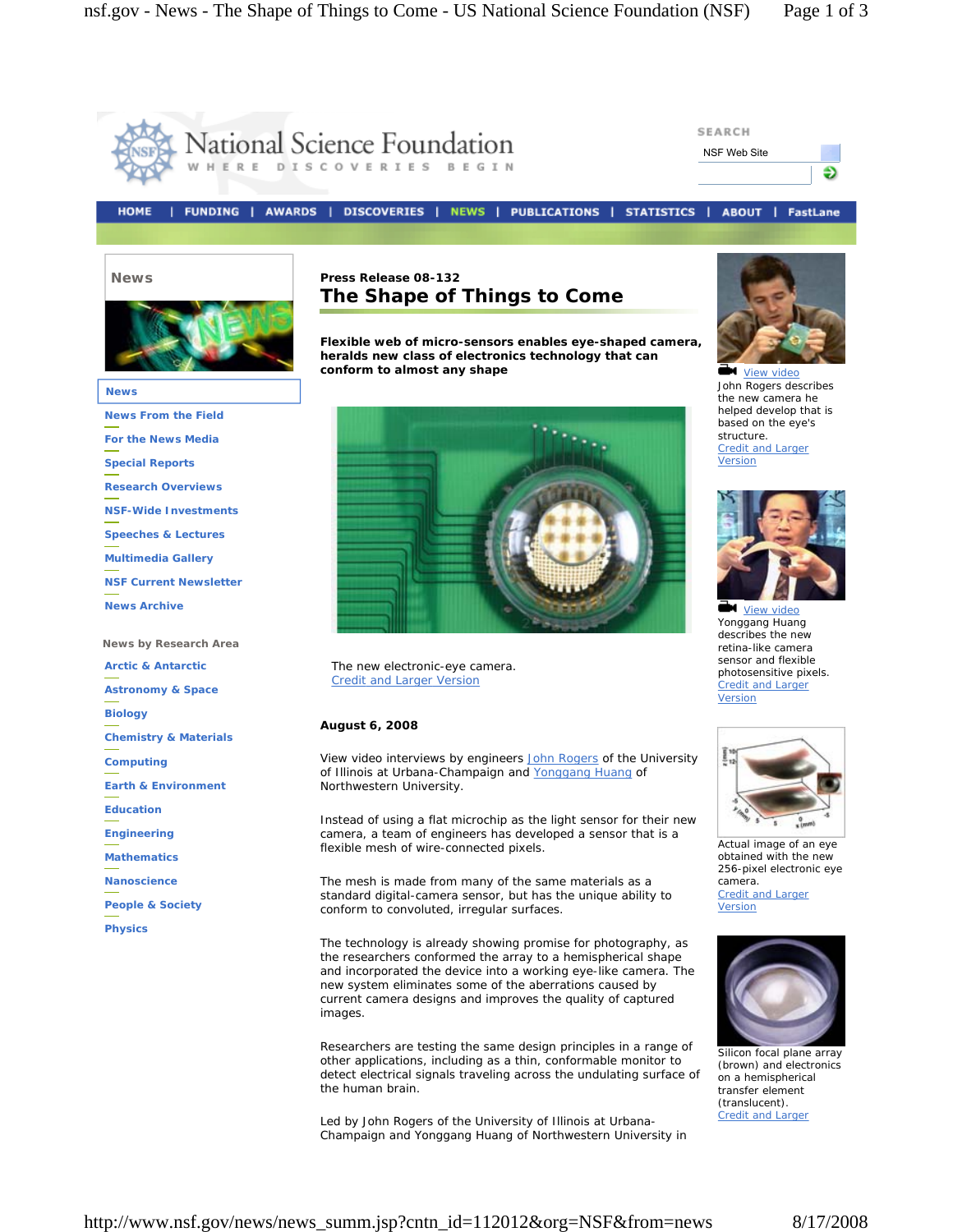Evanston, Ill., the researchers announced their findings Aug. 7, 2008, in the journal *Nature*.

"This research is truly transformative," said Ken Chong, advisor in the National Science Foundation (NSF) Engineering Directorate, who is one of the officers overseeing the researchers' NSF grant. "Using simple mechanics principles, the researchers have produced, for the first time, electronic devices on a hemispherical surface so that they can take images much like those captured by the human eye.

The technology breakthrough is a novel approach that bypasses a traditional planar sensor of adjacent pixels and instead relies upon an array of pixels interconnected by small wires. Using a flexible, temporary backing, the researchers can form the array into a curved shape and then transfer the array to its permanent location affixed to a glass lens.

Over the last 20 years, many researchers have tried to manufacture such electronic eye systems, but until now, none were able to create a working camera.

"This strategy opens up exciting, new engineering design possibilities by eliminating the two dimensional, planar constraints of conventional, semiconductor wafer-based optoelectronics," said John Rogers, Flory-Founder Chair Professor of Materials Science and Engineering at University of Illinois at Urbana/Champaign.

While a flat, planar sensor cannot flex without damaging its lightsensitive pixels, the new technology puts the strain on the wires, each flexing as much as 40 percent. Since the wires absorb the strain, the pixels are barely stressed, even when affixed to the retina-shaped housing of the new experimental camera.

Conventional digital cameras use planar chips based on rigid, brittle semiconductor wafer substrates that fracture at strains of less than 1 percent.

"Mechanics helps to reduce the stresses and strain in components, and guide and optimize the system design," said Yonggang Huang, Joseph Cummings Professor of Civil and Environmental Engineering and Mechanical Engineering, Northwestern University, who worked with his team to model the mechanical properties of the design so that it could be manufactured.

The current sensor array includes only 256 pixels, but because the technology is based on established materials and manufacturing processes, the researchers ultimately expect more sophisticated sensors in higher density arrays. The same approaches can be used for nearly any class of semiconductor electronic device for a range of functions such as sensing, actuating and computing.

"We believe that some of the most compelling areas of future application involve the intimate, conformal integration of electronics with the human body, in ways that are inconceivable using established technologies," said Rogers, who is also affiliated with the Beckman Institute for Advanced Science and Technology and the Frederick Seitz Materials Research Laboratory. "We are working actively with collaborators to explore possibilities in advanced health monitors, prosthetic devices and therapeutic systems.

The electronic eye research emerged in part from the collaborative activities of the Center for Nano-Chemical-Electrical-Mechanical Manufacturing Systems (Nano-CEMMS).

-NSF-

**Version** 



Low magnification SEM image of interconnected Si photodetector pixels and electronics on substrate. Credit and Larger **Version** 



High magnification SEM image of interconnected Si photodetector pixels and electronics on substrate. Credit and Larger **Version** 



Close-up of the silicon photodetector pixels and electronics interconnected by arcshaped ribbons. Credit and Larger Version